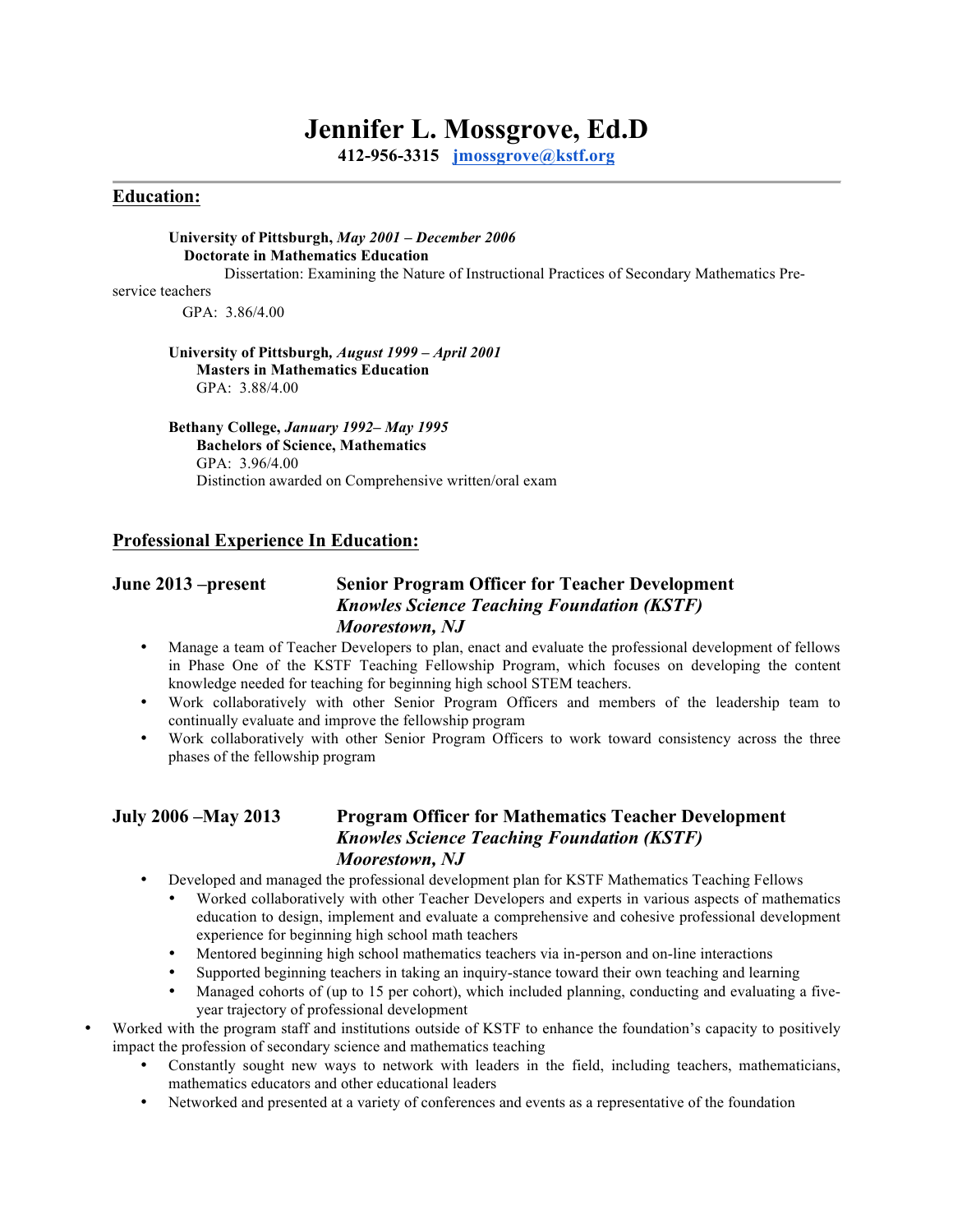- Collaborated with other Teacher Developers and members of the leadership team to reflect on and refine multiple aspects of our work as a foundation
- Worked with other Teacher Developers and KSTF staff to organize the recruitment and selection of yearly cohorts, cohort meetings, and all-fellow summer meetings
- Worked with other Teacher Developers to design and facilitate an orientation program for external advisors to our work such as for our selection weekend and summer meeting
- Organized a meeting to help the Teacher Developers reflect on and modify our use of Lesson Study
- Worked collaboratively to plan a KSTF sponsored conference that focused on the preparation and induction of beginning high school mathematics teachers and gathered over 20 leading mathematics educators and mathematicians from across the country
- Served on the Transition Management Team for the foundation to ensure communication within the foundation

## **October 2011 – present Professional Development Provider** *Consulting Work*

- Camden County School District, Mathematics Department, Camden, NJ (August September 2013)
	- Design and facilitate a series of workshops for middle and high school mathematics teacher that focused on considering the role of tasks and discourse in student learning
- Santa Paula High School Mathematics Department, Santa Paula, CA (October 2011- June 2012)
	- Design and facilitate a series of 1.5 day workshops for the mathematics department (11 teachers) that focused on considering the role of tasks and discourse in student learning as well as working to help the department become more collaborative and teacher inquiry focused as a department
- STEM Center at Rowan University, Glassboro, NJ (May 2012 present)
	- Design and facilitate a series of 1-day workshops that focus on progression of specific content in the Common Core Standards and implementing the Mathematical Practice standards for local elementary school teachers

## **September 2011 – present Adjunct Faculty**

## *Rowan University, Mathematics Department Glassboro, NJ*

- Instructor for **Topics in Elementary Mathematics** 
	- Designed and facilitated practice-based learning opportunities for graduate-level middle school teachers to strengthen their mathematical content knowledge related to operations and properties of the real number system; the relationships among fractions, decimals, and percent; and proportional relationships in solving real-world problems
- Instructor for **Research in Children's Mathematics Learning** 
	- Designed and facilitated practice-based learning opportunities for graduate-level elementary and middle school teachers to introduce theories of how elementary and middle school students learn mathematics as well as current research on children's thinking and learning mathematic
- Instructor for **Structures 1** 
	- Designed and facilitated learning opportunities for pre-service elementary teachers to strengthen their mathematical content knowledge related to the elementary school curriculum
	- Focused on using and connecting multiple representations to model and reason through mathematical concepts and operations;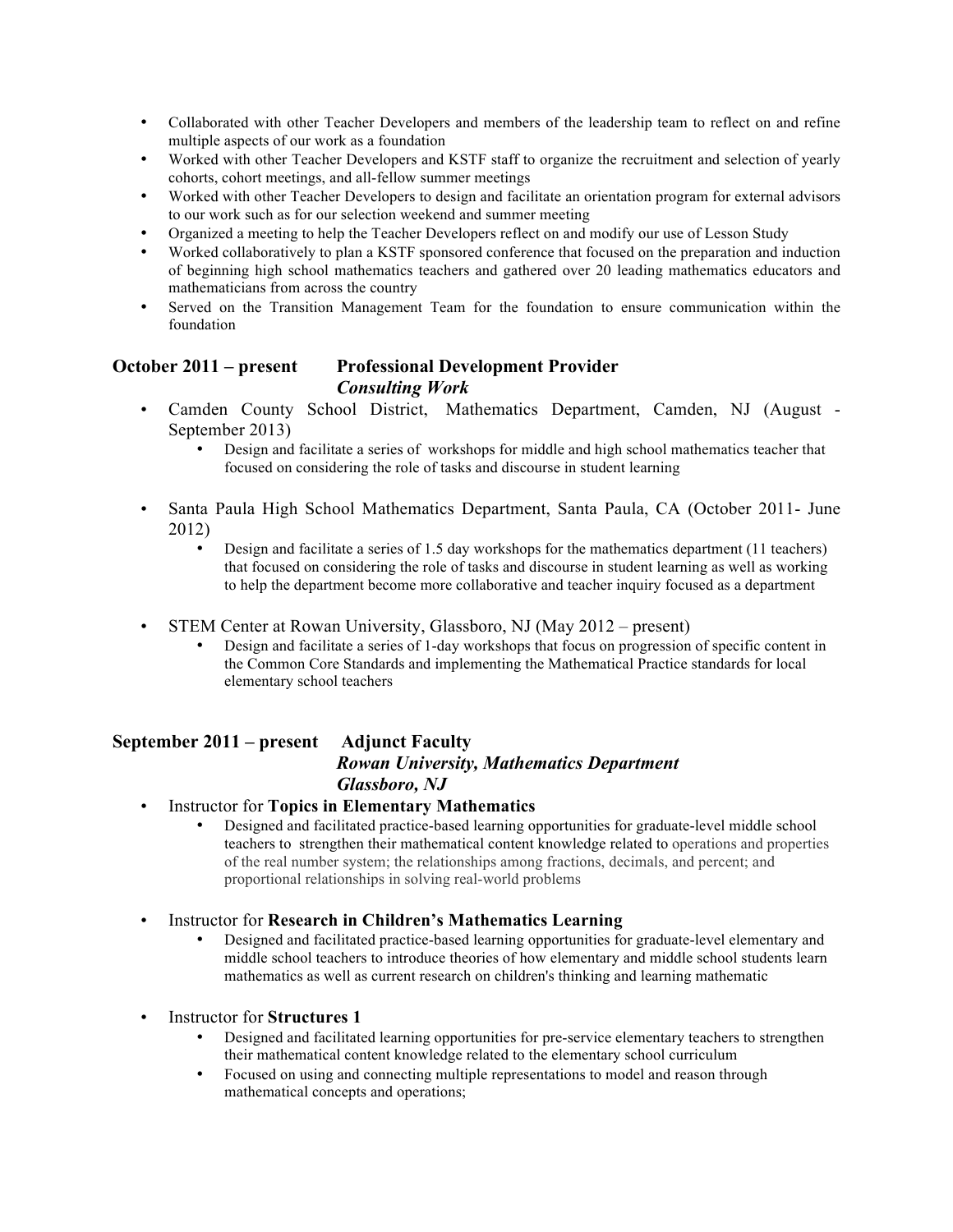• Provided a variety of opportunities for students to analyze, perform and to justify alternative algorithms and making sense of elementary students' solutions

## **August 2008 – August 2009 Adjunct Faculty** *Drexel University, School of Education Philadelphia, PA*

- Instructor for **Math: Methods and Content (Elementary)** *(August 2008- December 2008)*
	- Utilized a Practice-Based approach focused on the idea that mathematics teaching and learning are problem-solving activities
	- Facilitated activities such as analyzing student work, textbooks, and the cognitive demands of tasks as a way to develop content knowledge as well as knowledge needed for teaching
	- Encouraged the development of critical reflection on mathematics teaching by emphasizing areas such as understanding how children learn mathematics and the best ways to facilitate that learning, various methods of assessment, and ways of developing an environment conducive to the children's learning of mathematics
- Designer and Instructor for **Research in Mathematics Education** *(March 2009- August 2009)*
	- Developed an on-line capstone graduate course that had teachers begin to look at mathematics teaching and learning from the perspective of a researcher; general goals of this course were to introduce research in mathematics education that has shaped the field as well as to have participants create a proposal for a future classroom-based research project.
	- Facilitated online learning through a variety of means, including discussion boards and chats

## **August 1999 – June 2006 Teaching Fellow**

*University of Pittsburgh, Department of Instruction and* 

### *Learning-*

#### *Pittsburgh, PA*

- Member of the **E**nhancing **S**econdary Mathematics Teacher **P**reparation team under the direction of Dr. Margaret S. Smith *(August 2005- July 2006)*
	- Work with a team to create a series of professional development workshops that provide opportunities for pre-service teachers and their mentors to reflect on and critically analyze both the mathematical content needed for teaching as well as the instructional practices that support students' learning of quality mathematics
- Co-Instructor for **Teaching Lab** *(Summer 2005)*
- Introduced Secondary Mathematics Interns to the process of lesson planning
- Focused on identifying and planning for the implementation of cognitively demanding tasks, mathematical trajectories, questioning, and meaningful, rich discussions
- Provided feedback to each intern regarding the planning, teaching, and reflection of her/his lesson (taught to peers)
- Instructor for **Research Seminar** *(Summer 2005, 2006)*
- Guided Secondary Mathematics Interns through the process of conducting a teacher research project in their own classroom, including defining research questions, collecting and analyzing data, and preparing professional written and oral presentations
- Instructor for **Disciplined Inquiry** *(Spring 2005, 2006)*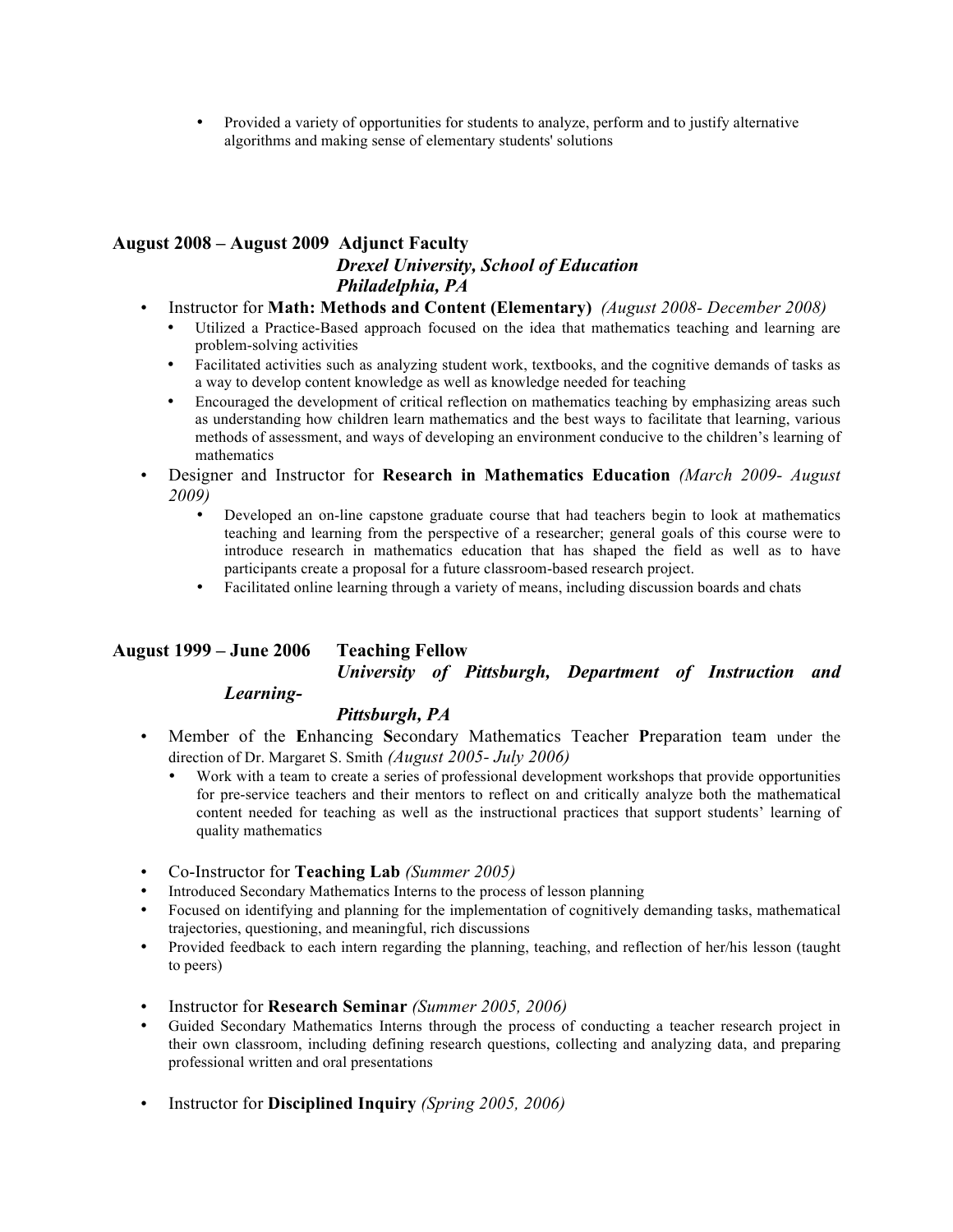- Focused on helping the Secondary Mathematics Interns become reflective mathematics teachers through the completion of their Portfolio of Professional Practice, which involves documentation of one's teaching through the use of carefully selected evidence, reflection upon this evidence to gain insight into one's own teaching practice, and use of the insights gained as a means to inform or change one's teaching practice
- Employed a significant on-line discussion forum
- Instructor for **Elementary Math Methods** *(Fall semesters 1999-2005)*
	- Utilized a Practice-Based approach focused on the idea that mathematics teaching and learning are problem-solving activities
- Facilitated activities such as analyzing student work, textbooks, and the cognitive demands of tasks
- Focused on developing effective lesson plans with an emphasis on questioning to promote conceptual understanding of mathematics for elementary and middle school students
	- Encouraged the development of critical reflection on mathematics teaching by emphasizing areas such as understanding how children learn mathematics and the best ways to facilitate that learning, various methods of assessment, and ways of developing an environment conducive to the children's learning of mathematics
	- Collaborated with other Methods Team Instructors on the design and implementation of course activities, readings, and projects.
	- Re-designed two critical components of the course: an elementary task sort and lesson modification module
- Instructor for **Mathematics for Elementary Teachers** *(Spring 2003,2004; Summer 2003, 2004, 2005)*
- Used small group work and whole class discussions, engaged students in cognitively demanding mathematics tasks geared at deepening and expanding their conceptual understanding of the mathematical ideas critical to the elementary school curriculum
- Promoted the development of mathematical processes such as the ability to solve problems using multiple strategies and representations, communicate mathematical thinking to others, and interpret and make sense of others students (and children's) mathematical work
- Instructor for **Introduction to Mathematics Education** *(Summer 2003, Spring 2004, Summer 2004)*
	- Introduced students interested in pursuing certification in secondary mathematics to issues related to mathematics education in today's secondary schools, including equity, assessment, technology, and the development of mathematical concepts from kindergarten through  $12<sup>th</sup>$  grade
	- Used a variety of methods such as readings, class presentations, discussions and projects to focus students on investigating the implications of changes in mathematics education and on beginning to understand characteristics of effective teaching in a wide variety of classroom settings and school contexts
- Instructor for **Seminars for Elementary Student Teachers** *(Spring 2000)* **and Secondary Mathematics Teachers** *(Spring 2003, 2005, 2006 )*
	- Facilitated weekly discussions with student teachers and interns on topics relevant to the field experience such as classroom management and parent-teacher conferences
	- Encouraged critical reflection on teaching practices, including assessment, equity issues and lesson planning
	- Aided in the preparation for interviews and job fairs
- **Supervisor of Elementary student teachers** *(Spring 2000)* and **Secondary Mathematics interns and student teachers** (*Fall 1999; Spring 2000, 2003, 2005, 2006)*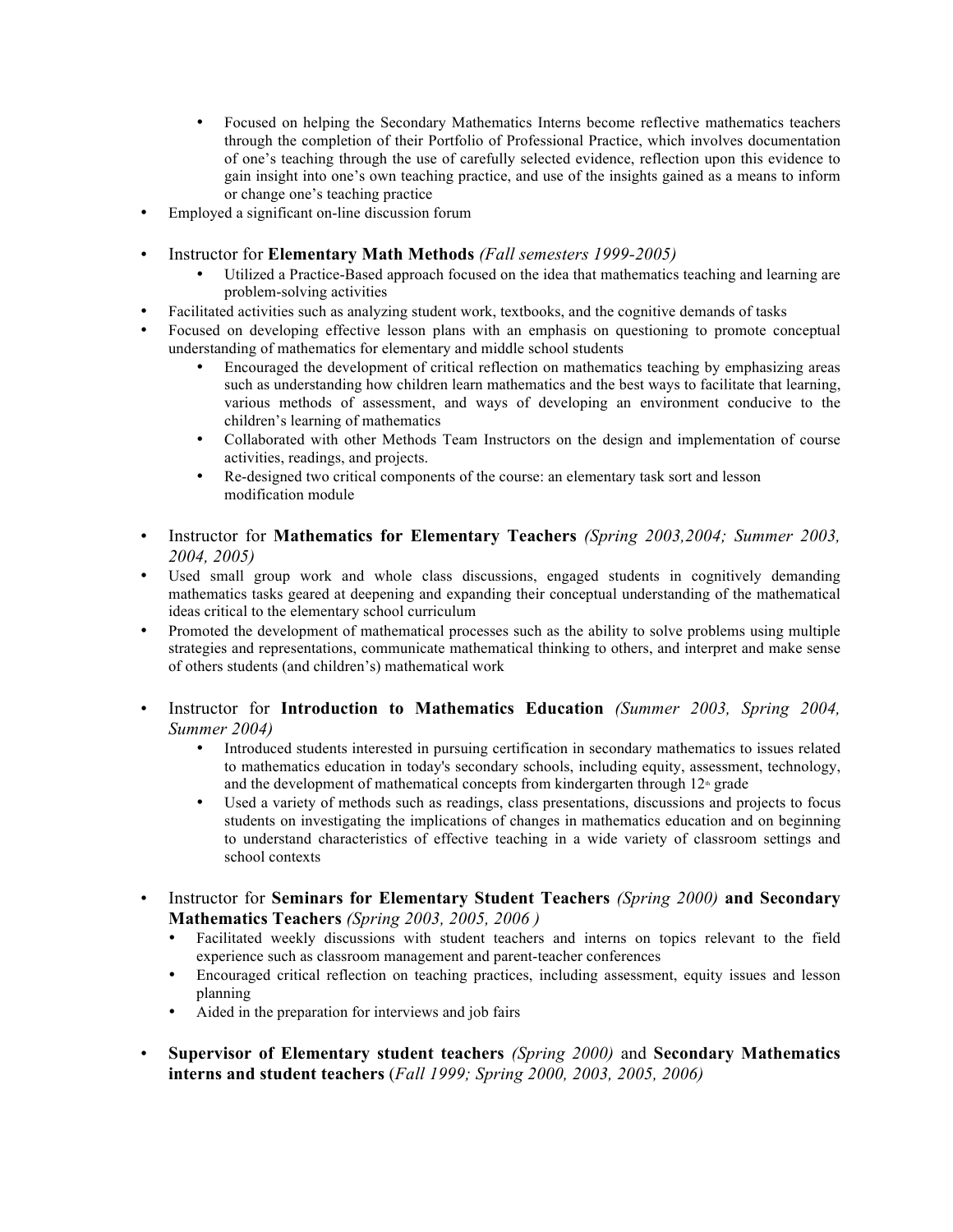- Conducted bi-weekly observations and conferences by facilitating discussions on planning, implementation, assessments, reflection, and goal setting between the student teacher/intern and the cooperating teacher/mentor
- Served as a liaison between the University and school
- **Professional Development Assistant** (*Summer 2001, 2002, 2003)*
- Assisted in conducting professional development workshops for approximately 30 middle school teachers in Pittsburgh Public School District;
- Teachers engaged in a mathematical task and then analyzed a written case of teachers using the same task with middle school students
- **Graduate Student Assistant** (*Fall 1999 – Fall 2001)*
- Assisted the director of student teaching placements in tasks such as the completing of placement requests, contacting districts, organizing and delivery of orientation and exit meetings for over 200 students per year, and evaluation of data from over 200 exit interviews each year

## **August 2003 – July 2004 Adjunct Faculty**  *Chatham College, Education Department-Pittsburgh, PA*

- Instructor for **New Visions in Mathematics and Science** (Mathematics Section)
- Engaged students in thinking critically about effective teaching in elementary and middle school mathematics classrooms via activities such as analyzing the cognitive demands of tasks, student work. classrooms via activities such as analyzing the cognitive demands of tasks, student work, and textbooks; focused on developing effective lesson plans with an emphasis on questioning to promote conceptual understanding of elementary and middle school students

## **January 2004 – May 2004 Adjunct Faculty**  *Chatham College, Mathematics Department-Pittsburgh, PA*

- Instructor for **Mathematical Literacy** 
	- Promoted the development of mathematical problem solving skills and appreciation of mathematics; involved students in the exploration and application of mathematical ideas through activities focused on themes such as identity numbers, the mathematics of voting, and the art of M.C Escher

## **January 2002 – May 2003 Graduate Student Researcher***.*

*University of Pittsburgh, Institute for Learning (IFL) at the Learning Research and Development Center-Pittsburgh, PA*

- **Member of the Design Team** for the IFL's Math Team under the direction of Margaret S. Smith, Ed.D,
	- provided Los Angeles Unified School District with research and practice-based, professional development by way of modified lesson study (the regular, on-going examination of and reflection on classroom practice using artifacts such as narrative cases, transcripts and/or videotapes of lessons, and student work) for secondary district coordinators and lead coaches of mathematics
	- designed, created, and organized materials for the LAUSD Mathematics sessions to support participants' learning and scaffold future district professional development.
	- involved in the collaboration with ACHIEVE, Institute for Learning, LessonLab, and Los Angeles Unified School District to create a prototype of a professional development system geared to help teachers design and enact instructional experiences for students that will improve mathematics performance

**August 1995 – July 1999 Secondary Mathematics Teacher.**  *Frederick County Public Schools- Frederick, MD*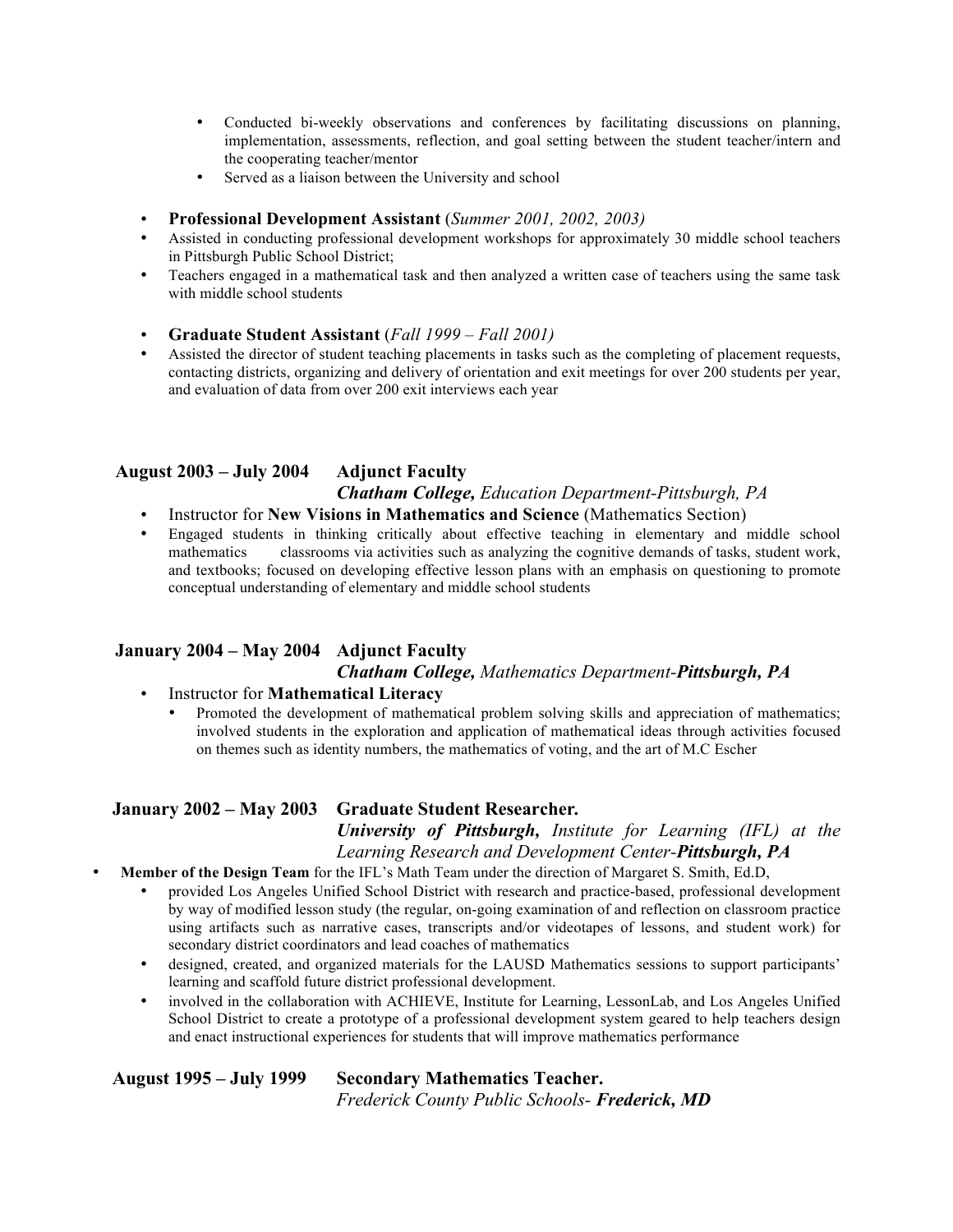- Facilitated students in exploring mathematical concepts and procedures through a variety of instructional modes
- Served as the chair of the mathematics department during the 1998-99 school year; Organized monthly meetings to discuss current issues and concerns, prepare for yearly assessments, and design fundraising activities

#### **Presentations and Papers**

- **Mossgrove, J**, (2012). Speaking Math: Engaging students and deepening understanding. Invited presentation at the Virginia Military Institute STEM conference. Lexington, VA.
- Brown, R., Vissa, J, & **Mossgrove, J**. (2012). Implications for teacher learning through collaboration: Lessons learned from an induction fellowship. In *Professional Collaborations in Mathematics Teaching and Learning: Seeking Success for All.* National Council of Teachers of Mathematics: Reston, VA.
- **Mossgrove, J**, (2011). This I Believe: Voices of new leaders in mathematics education. Invited presentation at the IGNITE session at NCSM national convention. Indianapolis, IN
- **Mossgrove, J**, (2011). What's the Big Idea? Developing teacher's mathematical knowledge needed for teaching. Presentation at the New Jersey Association of Mathematics Educators annual meeting. Ewing, NJ.
- Brown, R., **Mossgrove, J**., & Vissa, J. (2011). Examining Choices of the Mathematics Educator Functioning as "Expert Other". Presentation at the Association of Mathematics Teacher Educators annual conference. Irvine, CA.
- Rostock, R., **Mossgrove, J**, Johnson, K., Vase, A & Randall, M.(2011). Teachers and teacher developers learning together: A nested inquiry approach to lesson study. Presentation at Ethnography Forum. Philadelphia, PA.
- **Mossgrove, J**., Rostock, R., Rulli, C. & Metzger, C (2009). A modified approach to lesson study for secondary mathematics and science teachers. Presentation at the Lesson Study Conference. Chicago, IL.
- **Mossgrove, J.** (2008). Examining the Instructional Practices of Two Secondary Mathematics Pre-Service Teachers. Paper presented at the American Educational Research Association, New York, NY.
- Smith, M.S., Stein, M.K., Arbaugh, F., Brown, C.A., & **Mossgrove, J.** (2004). Characterizing the cognitive demands of mathematical tasks: A task-sorting activity. In *Professional Development Guidebook for Perspectives on the Teaching of Mathematics.* G.W. Bright & R.N. Rubenstein (Eds). p. 45- 72. National Council of Teachers of Mathematics: Reston, VA.

#### **Professional Accomplishments include:**

- Participated in the National Science Foundation review panel for proposals for the Robert Noyce Scholarship (2009)
- One of 40 participants invited to attend the Show-Me Researchers' Curriculum workshop (sponsored by the Show-Me Center housed at the University of Missouri) during the spring of 2004
- School of Education Student Research Fund Award, University of Pittsburgh (2005)

#### **Professional Memberships include:**

- National Council of Teachers of Mathematics (NCTM)
- American Educational Research Association (AERA)
- Association of Mathematics Teacher Educators (AMTE)